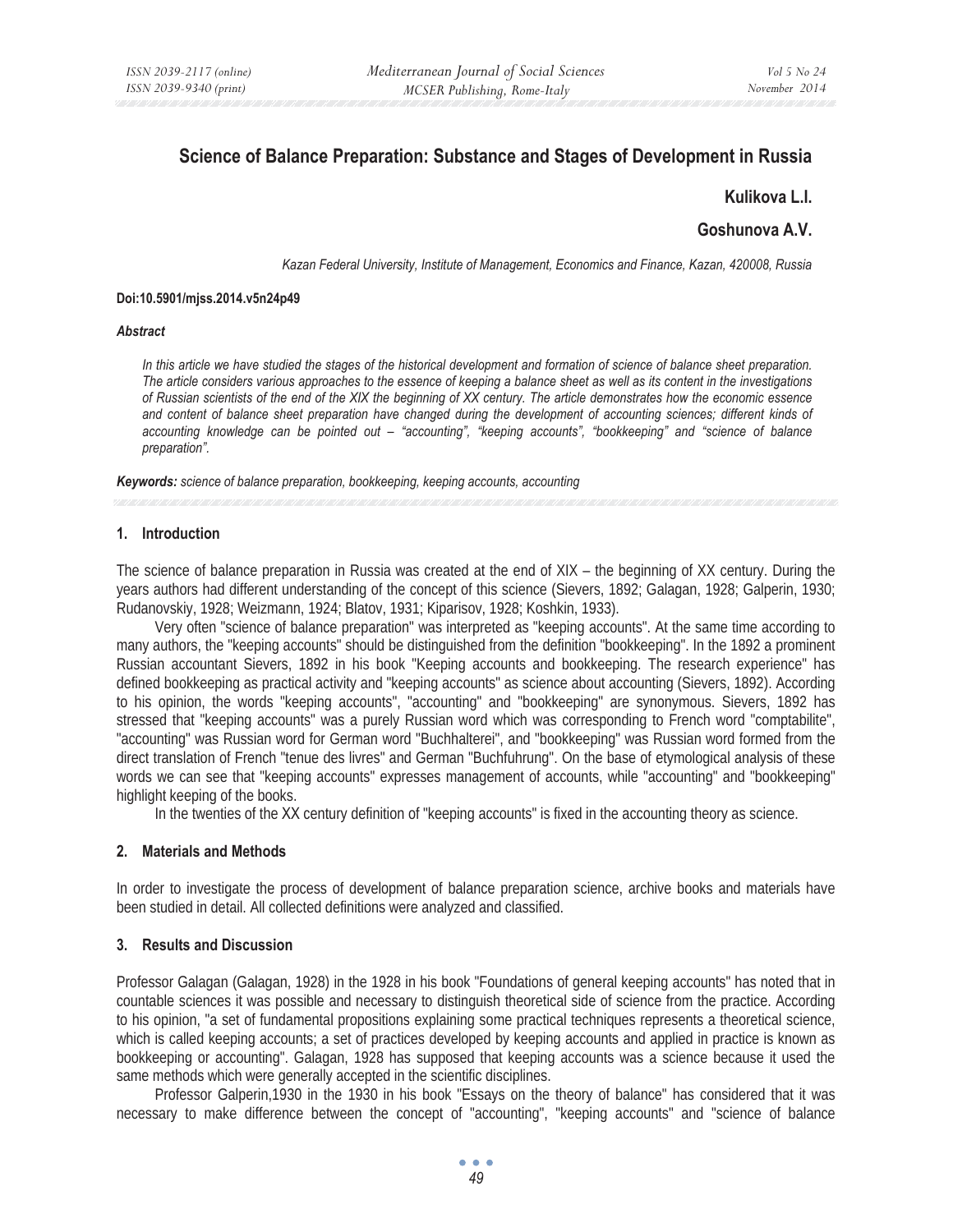preparation". According to his opinion, "accounting is the first stage of our science (Galperin, 1930). Being limited mostly by techniques of registration of business facts, accounting was more an art than a science. Keeping accounts represents a further development of accounting. At this stage the art of accounting is becoming a science of accounting, which is not limited by registration of business operations, but extends to the research of accounts' functions and principles which determine various techniques of registration". As Galperin, 1930 has considered, "our science is reaching the greatest scientific heights and the peak of creative cognition when it becomes a science of balance preparation - the science of balance sheet". Thus, Galperin (Galperin, 1930) has put forward the idea that science of balance preparation represented a new stage in the development of the accounting knowledge.

Professor Rudanovskiy, 1928 which was named by Galperin, 1930 as outstanding researcher, founder of science of balance preparation, in the 1928 in his book "The Theory of the balance sheet accounting. Introduction to a balance sheet accounting. Balance sheet as an object of accounting" has written that science of balance preparation was a special science, which had a balance sheet as its object (Rudanovskiy, 1928). The purpose of this science is an assessment of all business activities. Rudanovskiy, 1928 has given the following definition: "Science of balance preparation is a special science, which, firstly, gives the knowledge of total economic relationships opened by this science in business economy and which is called balance. Secondly, this science gives the theory as a particular set of balance calculation methods, which makes up the accounting, and, finally, for practical purposes, this science is called to answer the question about assessment of total economic activities, which are a part of scientific object – balance sheet.

According to another well-known scientist Weizmann, 1924 science of balance preparation is a part of bookkeeping. Weizmann, 1924 has considered that "using the opportunities offered by bookkeeping, the person who studies the life of enterprise, can not only give an overview of company's property and achieved results, but also is able to assess its financial stability" (Weizmann, 1924). According to Weizmann, 1924 bookkeeping is divided into four parts: keeping accounts, science of balance preparation, accounting expertise (or auditing) and accounting analysis. He has suggested that science of balance preparation was the prelude to the analysis of the balance sheet (Weizmann, 1924). Thus, Weizmann, 1924 has distinguished science of balance preparation and balance sheet analysis.

Some authors have considered that keeping accounts and science of balance preparation were two different but equal sciences. This approach was adopted primarily by Blatov, 1931, the author of many academic and practical tutorials on science of balance preparation. He has supposed that the purpose of keeping accounts was construction of balance sheet and the purpose of science of balance preparation was study of balance sheets (Blatov, 1931). Science of balance preparation represents a natural continuation and logical finish of keeping accounts. According to Blatov, 1931, science of balance preparation is a new, independent branch of accounting knowledge, which is necessary for a systematic and comprehensive, theoretical and practical, general and special study of balance sheets (Blatov, 1931). Thus, Blatov, 1931 has considered science of balance preparation as analysis of balance sheet.

Blatov, 1931 has supposed that science of balance preparation should investigate balance from two points of view: from the formal point of view and according to its content. The study of balance sheet from a formal point of view was named by Blatov, 1931 as countable analysis, and the study of the balance content - economic analysis (Blatov, 1931).

Kiparisov, 1928 in 1928 in the book "Foundations of science of balance preparation. The construction and analysis of balance sheets" has supposed that keeping accounts was divided into three parts: science of balance preparation, history of keeping accounts and general theory of accounting. Moreover, he has pointed out two parts of science of balance preparation: first part dealt with the doctrine of the balance construction and second part focused on the doctrine of methods of researching economic activity of business unit on the base of its balance sheet (Kiparisov, 1928).

Like Blatov, 1931, Kiparisov, 1928 has subdivided science of balance preparation into general and special parts. However, in contrast to Blatov, 1931, Kiparisov, 1928 has considered science of balance preparation more widely, not only as analysis, but also as construction of balance sheet (Kiparisov, 1928).

Koshkin, 1933 in 1933 in his book "On the methods of operational-balance accounting" has presented science of balance preparation as a part of counting science, which differed from keeping accounts. He has written: "in recent years instead of definitions "keeping accounts" and "bookkeeping" accounting was used to be called as science of balance preparation and more often as balance accounting" (Koshkin, 1933).

Koshkin, 1933 has believed that theory of accounting and counting analysis were necessary to be distinguished from keeping accounts. Author also has suggested that science of balance preparation consisted of theory of balance sheet and its economic analysis (Koshkin, 1933). The theory of balance sheet includes a description of balance, its methodology, methods and classification of balance sheet items. According to Koshkin, 1933 the balance is a method of current accounting. Moreover he has noted three stages of development of the balance accounting: calculation, materiality and balance.